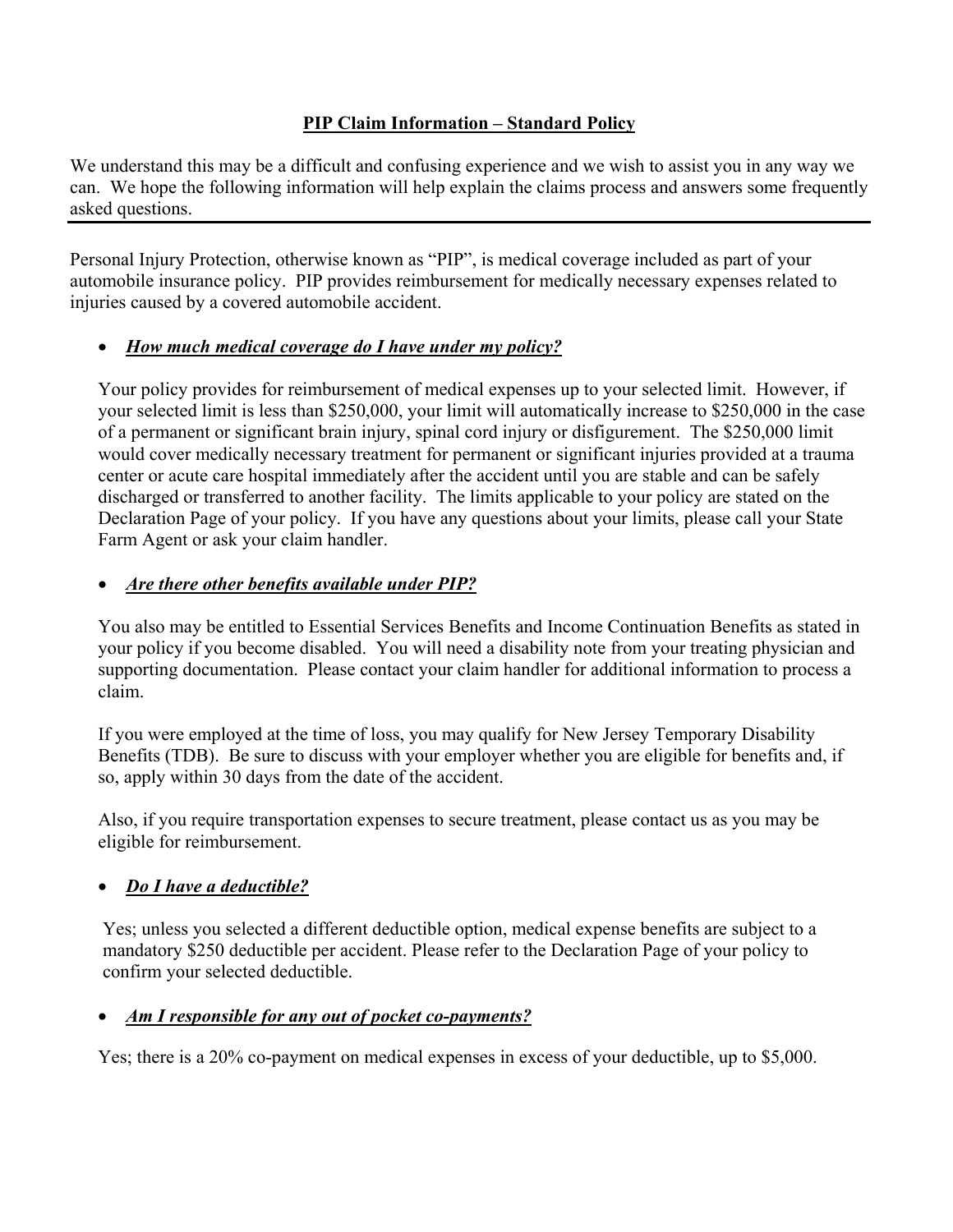The New Jersey Department of Banking and Insurance has approved a Decision Point Review Plan (Plan) for State Farm. The Plan includes a number of procedures related to your claim including **Medical Services Review, Decision Point Review and Pre-certification.** Cooperation with these procedures is required for medically necessary expenses to be reimbursed to the full extent available under the policy. A full copy of the Plan can be accessed at www.statefarm.com/claims/njpip.htm or by calling State Farm at 1-888-326-0152.

## • *What is a medical services review?*

Medical services review is the process by which we collect essential claim information, the facts of the accident, the nature and cause of your injury, your diagnosis and anticipated course of treatment. A medical services review is required for all claims and must be completed as promptly as possible after the accident. The medical services review will help us determine whether your injury and treatment are subject to Decision Point Review or Pre-certification. A medical services review may also be repeated every 60 days while your claim remains open to obtain updated information concerning your medical condition.

## • *How do I meet the medical services review requirement?*

You must provide essential claim information to State Farm (including the facts of the accident, the nature and cause of your injury, the diagnosis and anticipated course of treatment) as promptly as possible after the accident. If not provided promptly, a **25% co-payment** may apply when information is received more than 30 days after the accident or **50% co-payment** when received more than 60 days after the accident or not received at all.

#### • *What is Decision Point Review?*

The New Jersey Department of Banking and Insurance has published a set of medical treatment guidelines, known as Care Paths, as the standard course of care for soft tissue injuries of the neck and back. They also published general guidelines for the administration of certain types of diagnostic testing.

The Care Paths include stages or points during your treatment where a decision must be made about the continuation or choice of further treatment. At these "decision points", your medical provider is required to notify and consult with State Farm regarding proposed treatment or testing. This process of consultation and decision-making between State Farm and your medical provider is known as *Decision Point Review.* The use of diagnostic tests specified in Department regulations are also subject to Decision Point Review.

A copy of the Care Paths is available at the NJ Dept of Banking and Insurance website, http://www.nj.gov/dobi/aicrapg.htm.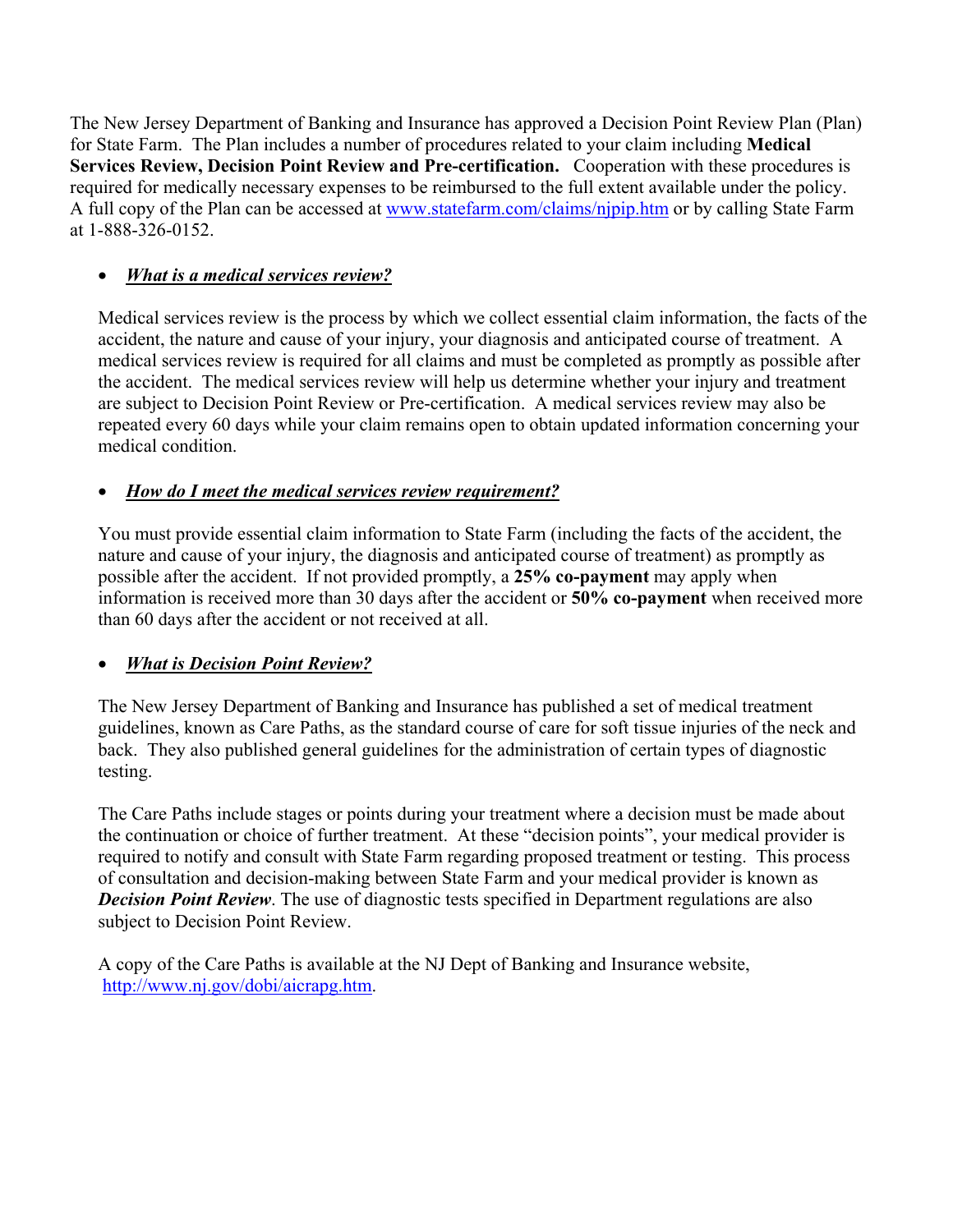#### • *What is Pre-certification?*

*Pre-certification* is a process by which your medical provider submits prior notification to State Farm for certain types of treatment, testing and durable medical goods not subject to Decision Point Review. *Pre-certification* applies to the following:

- (a) non-emergency inpatient and outpatient hospital care;
- (b) non-emergency surgical procedures;
- (c) outpatient care, including follow-up evaluations, for soft tissue/disc injuries of the insured person's neck, back and related structures not included within the diagnoses covered by the Care Paths;
- (d) temporomandibular disorders; any oral facial syndrome
- (e) carpal tunnel syndrome;
- (f) outpatient psychological /psychiatric testing and/or services;
- (g) home health care;
- (h) durable medical goods with an aggregate cost or monthly rental in excess of \$75.00, including durable medical equipment and associated supplies, prosthetics and orthotics;
- (i) non-medical products, devices, services and activities and associated supplies, not exclusively used for medical purposes or as durable medical goods with an aggregate cost or monthly rental in excess of \$75.00, including but not limited to the following:
	- 1. vehicles,
	- 2. modifications to vehicles,
	- 3. durable goods,
	- 4. furnishings,
	- 5. improvements or modifications to real or personal property,
	- 6. fixtures,
	- 7. spa/gym memberships,
	- 8. recreational activities and trips,
	- 9. leisure activities and trips,
- (j) non-emergency medical transportation with a round trip transportation expense in excess of \$75.00;
- (k) non-emergency dental restoration;
- (l) physical, occupational, speech, cognitive or other restorative therapy, or body part manipulation, including follow up evaluations by the referring physician, except that provided for identified injuries in accordance with Decision Point Review; and
- (m)pain management treatment except that provided for identified injuries in accordance with Decision Point Review, including but not limited to the following:
	- 1. acupuncture,
	- 2. nerve blocks,
	- 3. manipulation under anesthesia,
	- 4. anesthesia when performed in conjunction with invasive techniques,
	- 5. epidural steroid injections,
	- 6. radio frequency/rhyzotomy,
	- 7. narcotics, when prescribed for more than three months,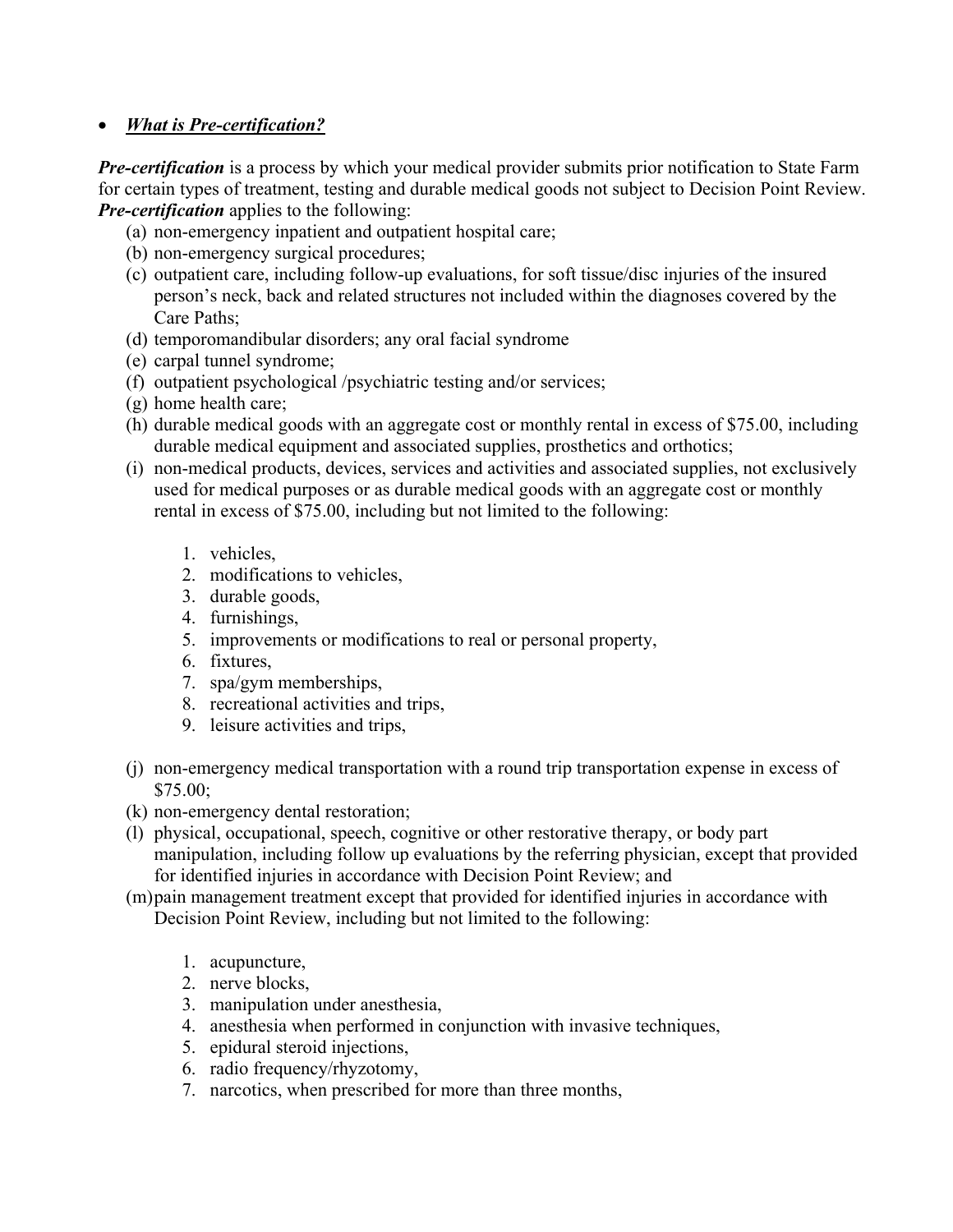- 8. biofeedback,
- 9. implantation of spinal stimulators or spinal pumps, and
- 10. trigger point injections

#### • *Do the Decision Point Review/Pre-certification requirements apply to emergency care?*

No; the requirements do not apply to treatment administered during emergency care or to treatment within the first 10 days after the auto accident. Treatment within the first 10 days, however, may be reviewed retrospectively and must be medically necessary and as a result of the accident in order to be reimbursable.

## • *Should my doctor submit Decision Point Review and Pre-certification notifications directly to State Farm?*

No; State Farm has selected Consolidated Services Group (CSG) to be our independent contractor for Decision Point Review and Pre-certification medical evaluations. Decision Point Review and Precertification notifications or requests must be submitted directly to CSG. For written notification, it must be submitted on the Attending Provider Treatment Plan form approved by the NJ Department of Banking and Insurance. The form will be supplied by State Farm or is available at www.statefarm.com/claims/njpip.htm, http://www.nj.gov/dobi/aicrapg.htm and www.medlogix.com. The form can also be requested from State Farm by calling 1-888-326-0152. CSG can be reached by phone (877) 258-2378 or by fax (856) 910-2501.

Any medical bills associated with your claim should be submitted directly to State Farm.

## • *What should be included with the request?*

Your doctor should provide clinically supported findings to support the request for treatment, testing or durable medical goods. Failure to do so could result in a **50% co-payment penalty**. For a comprehensive list of information needed to process the request without application of penalty, please refer to State Farm's Plan. A copy is available at www.statefarm.com/claims/nipip.htm or upon request from State Farm by calling 1-888-326-0152.

## • *What will CSG do with the request?*

CSG's medical staff will review the information supplied by your doctor in accordance with the standards of good practice, standard professional treatment protocol and established practice parameters utilized by CSG. Once their review is completed, you and your doctor will be notified whether the treatment, testing or durable medical good was evaluated as medically necessary.

The Decision Point Review/Pre-certification evaluation is strictly a review of medical necessity by CSG on State Farm's behalf. Reimbursement for the expenses of medically necessary care is subject to the provisions of the auto insurance policy and New Jersey law including deductibles, co-payments,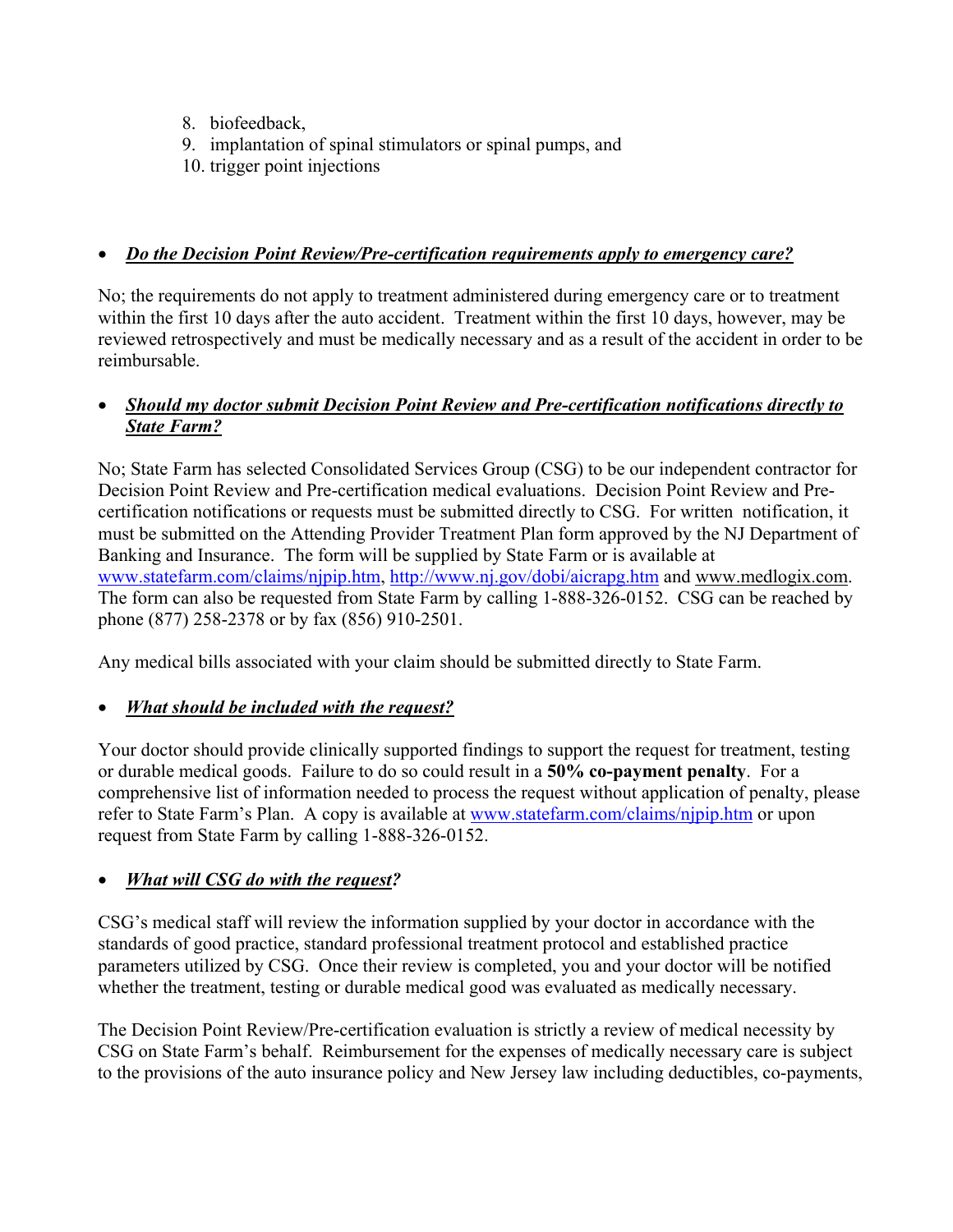policy limits and the medical fee schedule. Reimbursement is also subject to a determination apart from medical necessity that the care is for injuries caused by a covered accident.

#### • *Once my doctor submits a Decision Point Review/Pre-certification request, how long does the review take?*

Within three (3) business days of receipt of the request, CSG will advise you and your provider in writing of the evaluation result. If CSG fails to respond to the request within three (3) business days, you may proceed with your treatment or test until such time an evaluation result is communicated.

## • *What if my doctor doesn't agree with the Decision Point Review or Pre-certification evaluation?*

If your doctor has additional or clarifying information to support his or her position, he or she can utilize an internal appeal process. This process encourages your doctor to speak directly with a CSG Medical Director in hopes of reaching an agreement on your treatment plan. In addition to an internal appeal, your doctor may also submit disputes to State Farm's Internal Dispute Resolution process. This process allows for your doctor to select another physician to review your case. Again, your doctor can submit any supporting documentation to the reviewing physician for consideration in the resolution of the dispute.

You also have the right to arbitrate the denial pursuant to New Jersey law and your policy contract, or utilize any other dispute resolution remedies applicable under New Jersey law.

For a complete list of appeal and dispute resolution options, you can request a copy of the Plan from State Farm by calling 1-888-326-0152 or access a copy at State Farm's website. For State Farm's Internal Dispute Resolution filings, a request form with instructions can be accessed at State Farm's website www.statefarm.com/claims/njpip.htm or by calling 1-888-326-0152.

#### • *What happens if my doctor does not submit a request for Decision Point Review or Precertification?*

If your doctor fails to submit requests in accordance with the Plan, payment of bills may be subject to a **50% penalty** co-payment even if the services provided are determined to be medically necessary.

# • *Can I go to any medical provider for services, testing and durable medical goods?*

Yes, however, while we do not select your provider(s) of medical services, testing, or durable medical goods, CSG has established relationships with pre-approved vendors who can provide **Durable Medical Goods**, **MRIs and CAT Scans.** 

If you obtain durable medical goods or diagnostic testing from the networks provided by CSG, you can **avoid a 30% co-payment penalty** that would otherwise apply.

You or your medical provider can arrange for delivery of durable medical goods, or find out the names and locations of the available MRI/CAT Scan imaging facilities by contacting CSG at 1-877-258-2378 or accessing their website at www.medlogix.com.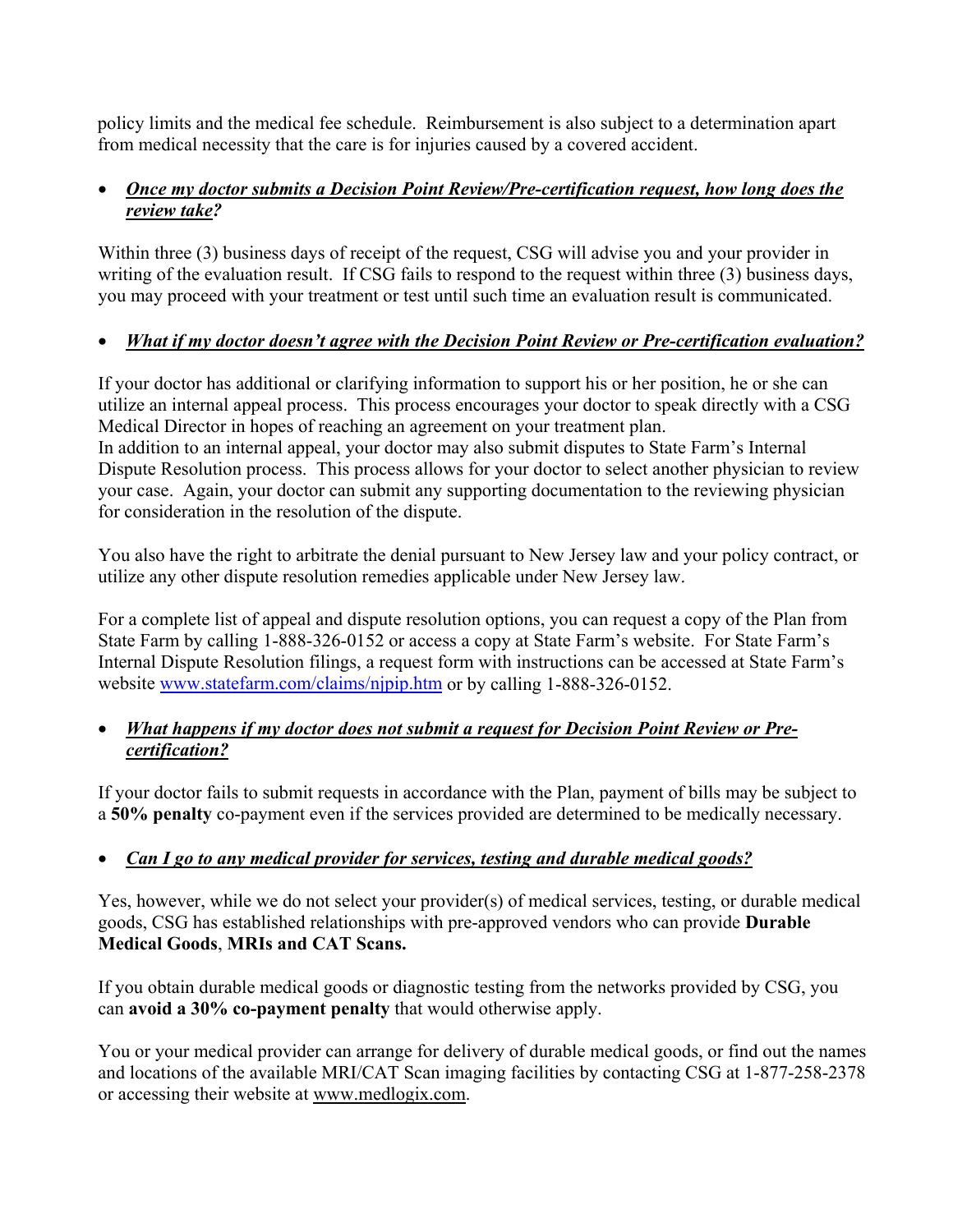## • *What is an Independent Medical Opinion?*

In response to a request for Decision Point Review/Pre-certification, we may ask you to attend a second opinion medical examination with a doctor of our choosing. State Farm, or CSG, will notify you of the time, date, and place of examination. This exam will be scheduled within 7 days of CSG's receipt of the request or Attending Provider Treatment Plan form unless you agree to extend the time period. The exam will be at a location reasonably convenient to you and will be at our expense. The exam will be conducted by a practitioner in the same discipline as the medical provider who submitted the request. State Farm, or CSG, will promptly notify you and your treating provider whether the request was evaluated as medically necessary, but no later than three (3) business days after the examination. If the examining physician prepares a written report concerning the examination, you will be entitled to a copy.

## • *What happens if I don't attend the Independent Medical Examination?*

If the exam was scheduled as part of the Decision Point Review/Pre-certification process, State Farm will deny further reimbursement for treatment, diagnostic testing or durable medical goods if you have more than one unexcused failure to attend. State Farm's denial will apply to all treatment, diagnostic testing and durable medical goods relating to the diagnosis code(s), and corresponding family of codes, contained in the request or Attending Provider Treatment Plan form that necessitated the scheduling of the examination.

## • *What is considered an unexcused failure to attend the exam?*

Failure to attend a physical/mental examination scheduled to occur within thirty-five (35) calendar days from CSG's receipt of the Decision Point Review/Pre-certification request will be **unexcused** if you do not notify State Farm or CSG at least three (3) business days before the examination date of your inability to attend the exam.

Also, failure to attend a physical/mental examination rescheduled to occur more than thirty-five (35) calendar days from CSG's receipt of the Decision Point Review/Pre-certification request will be **unexcused.** 

# • *What is a Conditional Assignment of Benefits?*

A Conditional Assignment of Benefits allows you to "assign" certain benefits under the policy to your treating physician or other medical provider. By signing State Farm's Conditional Assignment of Benefits, you allow State Farm to issue payments directly to your physician instead of issuing payments to you.

If your treating physician or other medical provider signs State Farm's Conditional Assignment of Benefits, he or she agrees to comply with the Decision Point Review/Pre-certification requirements. If a penalty is applied based on your physician's failure to follow the requirements, he or she also agrees not to seek payment from you for the unpaid penalty amount. In addition, your State Farm auto policy conditions your ability to assign benefits upon your medical provider's agreement to submit certain